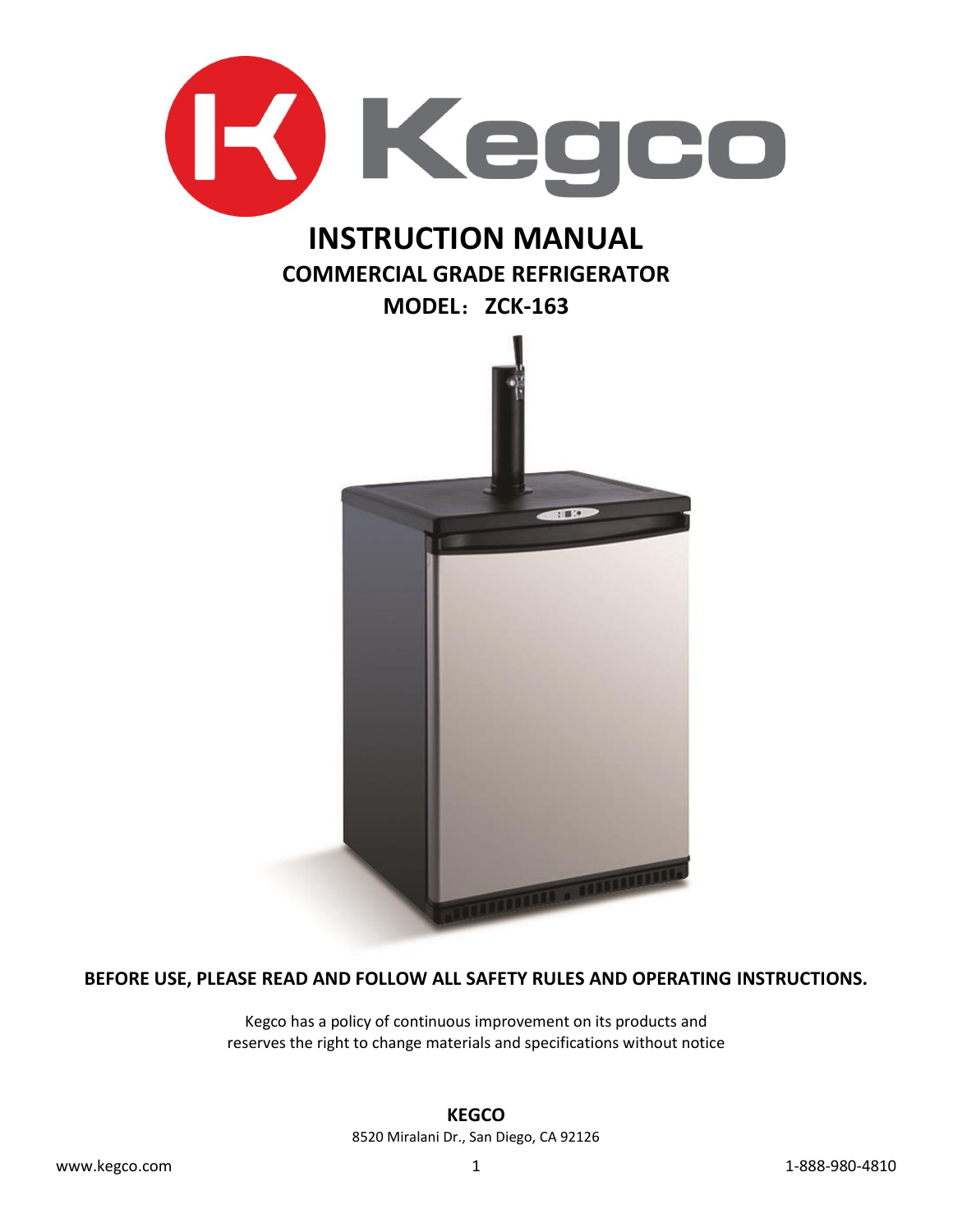### **Table of Contents**

| <b>Safety Tips</b>                   | 3 |
|--------------------------------------|---|
| Installation Instructions            | 4 |
| <b>Caster Installation</b>           | 4 |
| <b>Changing Door Swing Direction</b> | 5 |
| <b>Operation Instructions</b>        | 6 |
| Cleaning & Maintenance               | 7 |
| <b>Technical Specifications</b>      | 8 |
| <b>Warranty Information</b>          | 9 |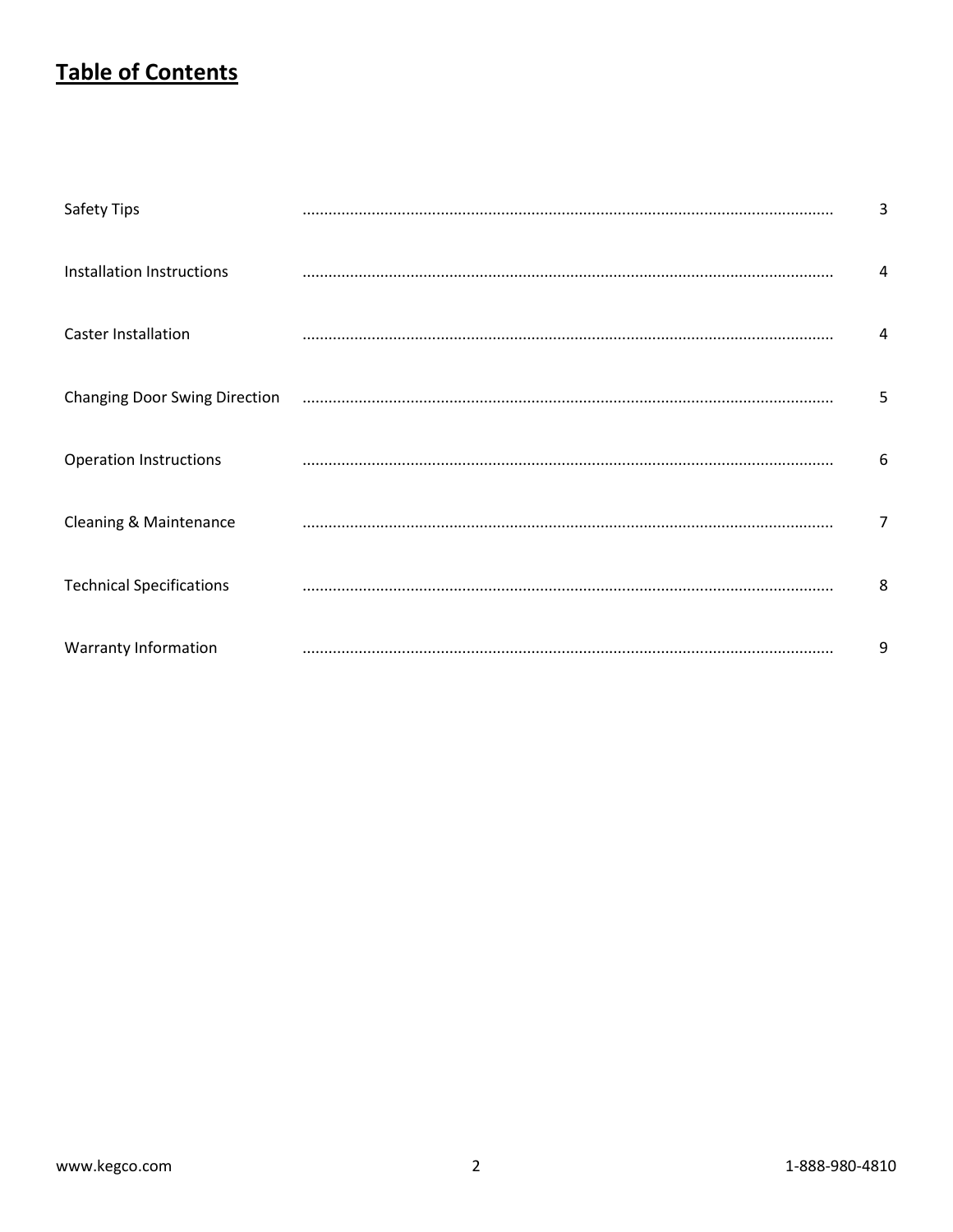## **Safety Tips**

Before using this appliance, it must be properly positioned and installed as described in this manual, so please read carefully. To reduce the risk of fire, electrical shock or injury when using the appliance, follow these basic precautions.

- DANGER т
- Plug into a grounded 3-prong outlet. Do not under any circumstances cut or remove the third ground prong from the power cord supplied, do not use an adapter, and do not use an extension cord.
- It is recommended that a separate circuit, serving only your appliance be used. Do not use outlets that can be turned off by a switch or pull chain.
- Never clean appliance parts with flammable fluids and do not store or use gasoline or other flammable vapors and liquids in the vicinity of this or any other appliance. The fumes can create a fire hazard or explosion.
- Unplug the appliance or disconnect power before cleaning or servicing. Failure to do so can result in electrical shock or death.
- Do not attempt to repair or replace any part of your appliance unless it is specifically recommended in this manual. All other servicing should be referred to a qualified technician.

# **WARNING**

- Use two or more people to move and install appliance. Failure to do so can result in back or other injury.
- To ensure proper ventilation for your appliance, the front of the unit must be completely unobstructed. Choose a well-ventilated area with temperatures above 60°F (16°C) and below 90°F (32°C). This unit must be installed in an area protected from the element, such as wind, rain, water spray or drips.
- The appliance should not be located next to ovens, grills or other high heat sources or in areas of extreme cold.
- The appliance must be installed in accordance with state and local codes. A standard electrical supply (115 V AC only, 60 Hz), properly grounded in accordance with the National Electrical Code and local ordinances is required.
- Do not kink or pinch the power supply cord of appliance.
- The fuse (or circuit breaker) size should be 15 amperes.
- It is important for the appliance to be leveled in order to work properly. You may need to make several adjustments to level it.
- Never allow children to operate, play with or crawl inside the appliance. Child entrapment and suffocation are not just problems of the past, junked or abandoned appliances are still dangerous. When no longer using your old refrigerator, take off the door and leave the shelves in place so that children may not climb inside easily.
- Do not use solvent-based cleansers or abrasives on the interior as they may damage or discolor the interior.
- Because of potential safety hazards under certain conditions, it is strongly recommended that you do not use an extension cord with this appliance. However, if you must use an extension cord, it is absolutely necessary that it be a UL/CUL-Listed, 3-wire grounding type appliance extension cord having a grounding type plug and outlet and that the electrical rating of the cord be 115 volts and at least 10 amperes.
- If the appliance is going to be used in an area that is prone to power surges/outages, it is suggested that you use a power surge protector. The surge protector that you select must have a surge block high enough to protect the appliance it is connected to. Damages due to power surges are not considered a manufacturer covered defect and will void your product warranty.
- The cord should be secured behind the appliance and not left exposed or dangling to prevent accidental injury. Never unplug the appliance by pulling the power cord. Always grip the plug firmly and pull straight out from the receptacle. Repair or replace immediately all power cords that have become frayed or otherwise damaged. Do not use a cord with cracks or abrasion damage along its length or at either end. When moving the appliance, be careful not to damage the power cord.
- Do not use this apparatus for other than its intended purpose.
- **California Proposition 65 Warning:** This product contains a chemical or chemicals known to the State of California to cause cancer and birth defects or other reproductive harm.

www.kegco.com 3 1-888-980-4810 Failure to heed these safety warnings may result in extensive product damage, serious personal injury, or death.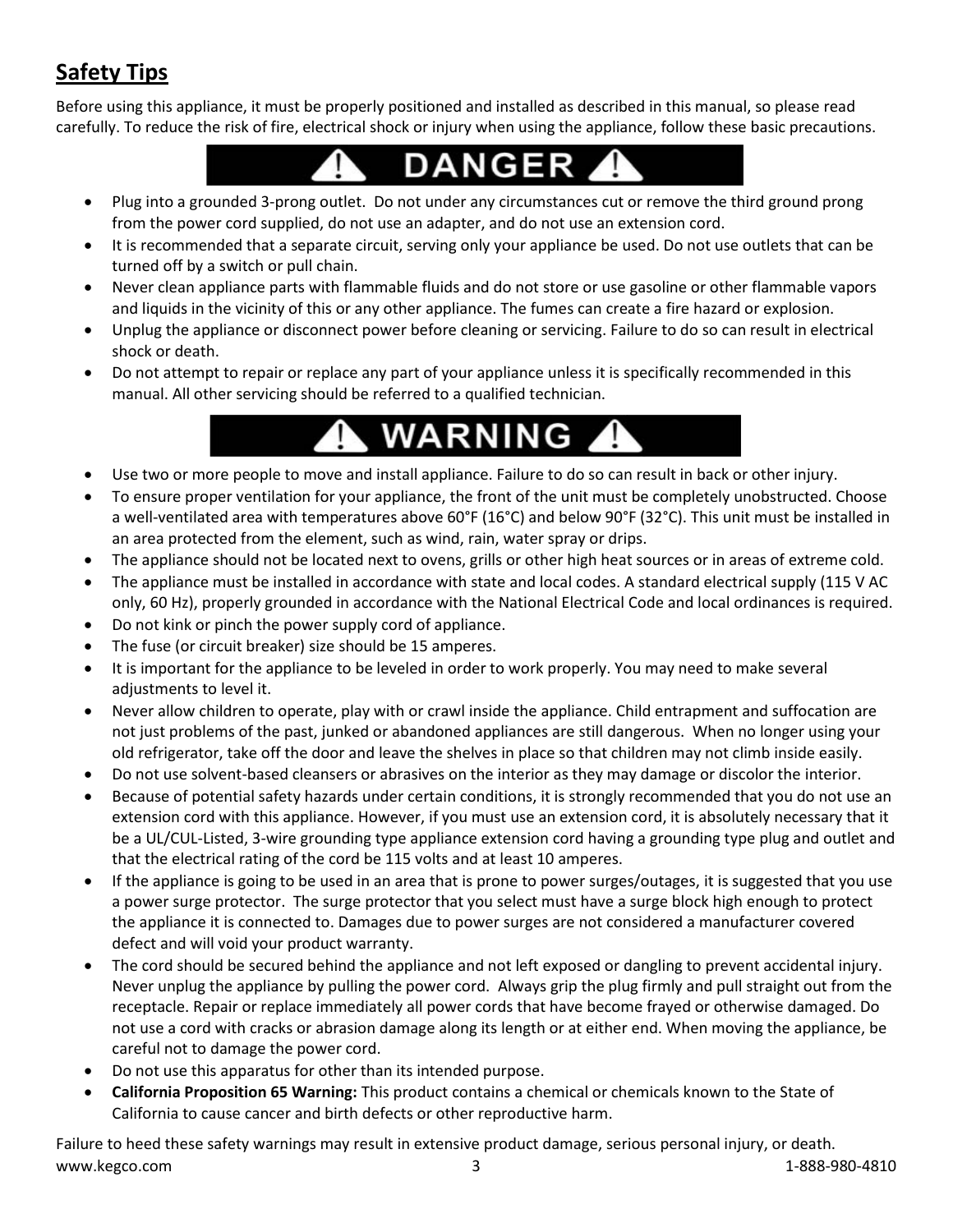### **Installation Instructions**

BEFORE USE:

- Remove the exterior and interior packaging.
- Before connecting the unit to the power source, let it stand upright for approximately 2 hours. This will reduce the possibility of a malfunction in the cooling system from handling during transportation.
- Clean the interior surface with lukewarm water using a soft cloth.
- This appliance is designed for free standing installation.
- Place the unit on a flat, solid floor that is strong enough to support it when it is fully loaded. To level the appliance, adjust the front leveling leg at the bottom of the unit.
- When moving your refrigerator, please do not incline it more than 45 degrees.
- Locate the appliance away from direct sunlight and sources of heat (stove, heater, radiator, etc.). Direct sunlight may affect the acrylic coating and heat sources may increase electrical consumption.
- The refrigerator should be placed in an area where the ambient temperature is less than 90 degrees Fahrenheit and higher than the lowest temperature you want to store your items at. If the ambient temperature is lower than the set temperature, the internal temperature will match the ambient temperature.
- Avoid locating the unit in damp areas.
- Plug the refrigerator into an exclusive, properly installed and grounded wall outlet. Do not under any circumstances cut or remove the third (ground) prong from the power cord. Any questions concerning power and/or electrical grounding should be directed to a certified electrician or authorized products service center.
- After plugging the appliance into a wall outlet, allow the unit to cool down for 3 to 4 hours before placing any items in the appliance.

### **Caster Installation**

**Step 1:** Lay the unit on its back.

#### **Step 2:** Remove the four adjustable feet.

**Step 3:** Insert the screws through the holes in the casters, line up with the holes in the unit, and tighten the screws. The locking swivel casters should be installed in the front of the unit for easy access.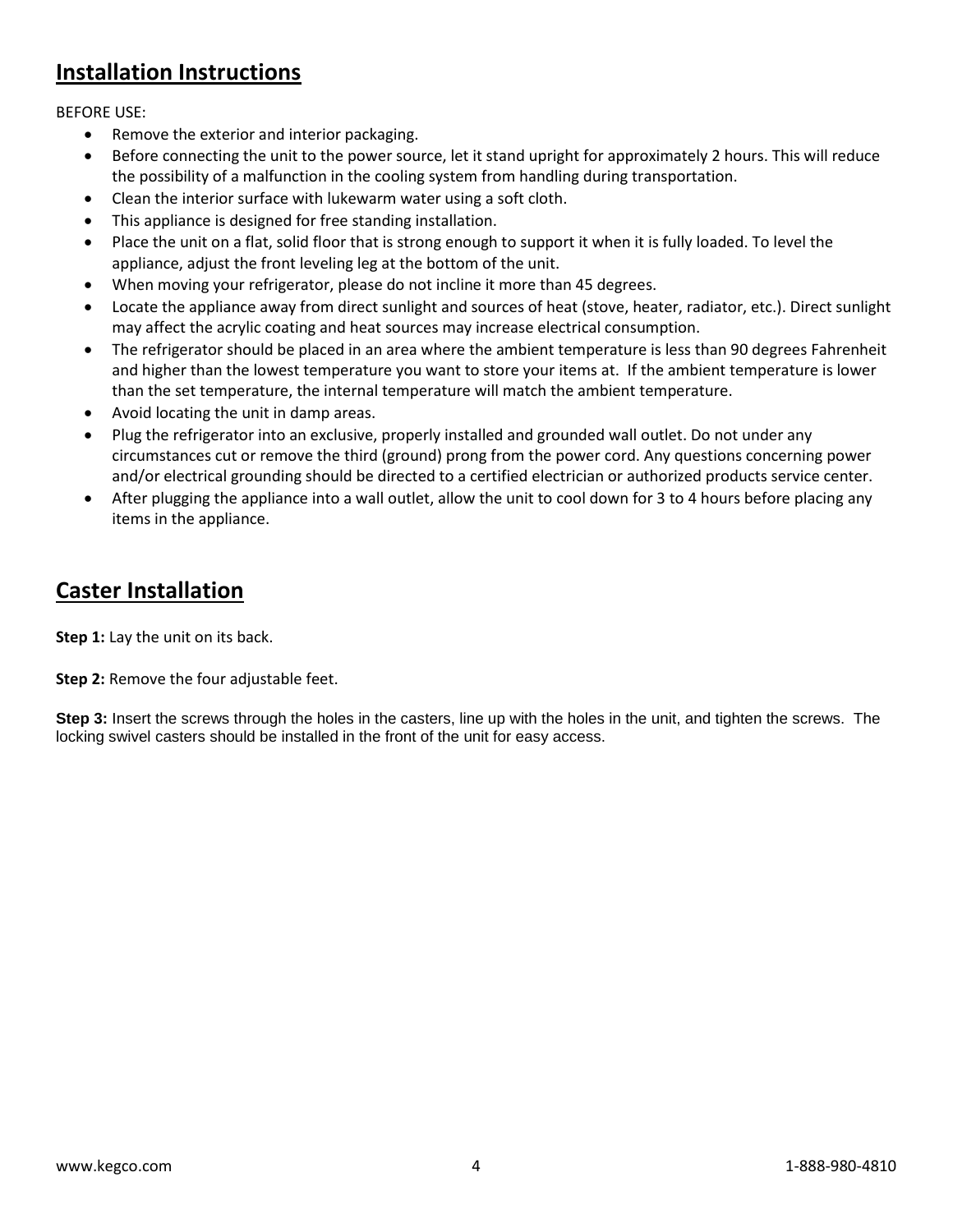### **Changing Door Swing Direction**

**Step 1:** Lay the unit on its back.

**Step 2:** Remove the kickplate by removing the three retaining screws (FIG. 1).

**Step 3:** Remove the four screws located on the lower door hinge (FIG. 2).

**Step 4:** Pull the door downward until it releases from the upper hinge pin.

**Step 5:** Remove the plastic screw cap from the top left hand side (FIG. 3) and install it on the top right hand side of the door frame.

**Step 6:** Unscrew the upper door hinge pin (FIG. 4) from the right side of the countertop and install it on the left side of the countertop.

**Step 7:** Position the door back on the cabinet and push up until the top hinge pin is inserted into the top of the door.

**Step 8:** Remove the lower support pin from the door and reposition it on the lower hinge (FIG. 5).

**Step 9:** Re-install the lower support pin on the right side of the door.

**Step 10:** Make sure to align the door and cabinet before fastening the lower hinge screws to the cabinet.

**Step 11:** Re-install the kick-plate.

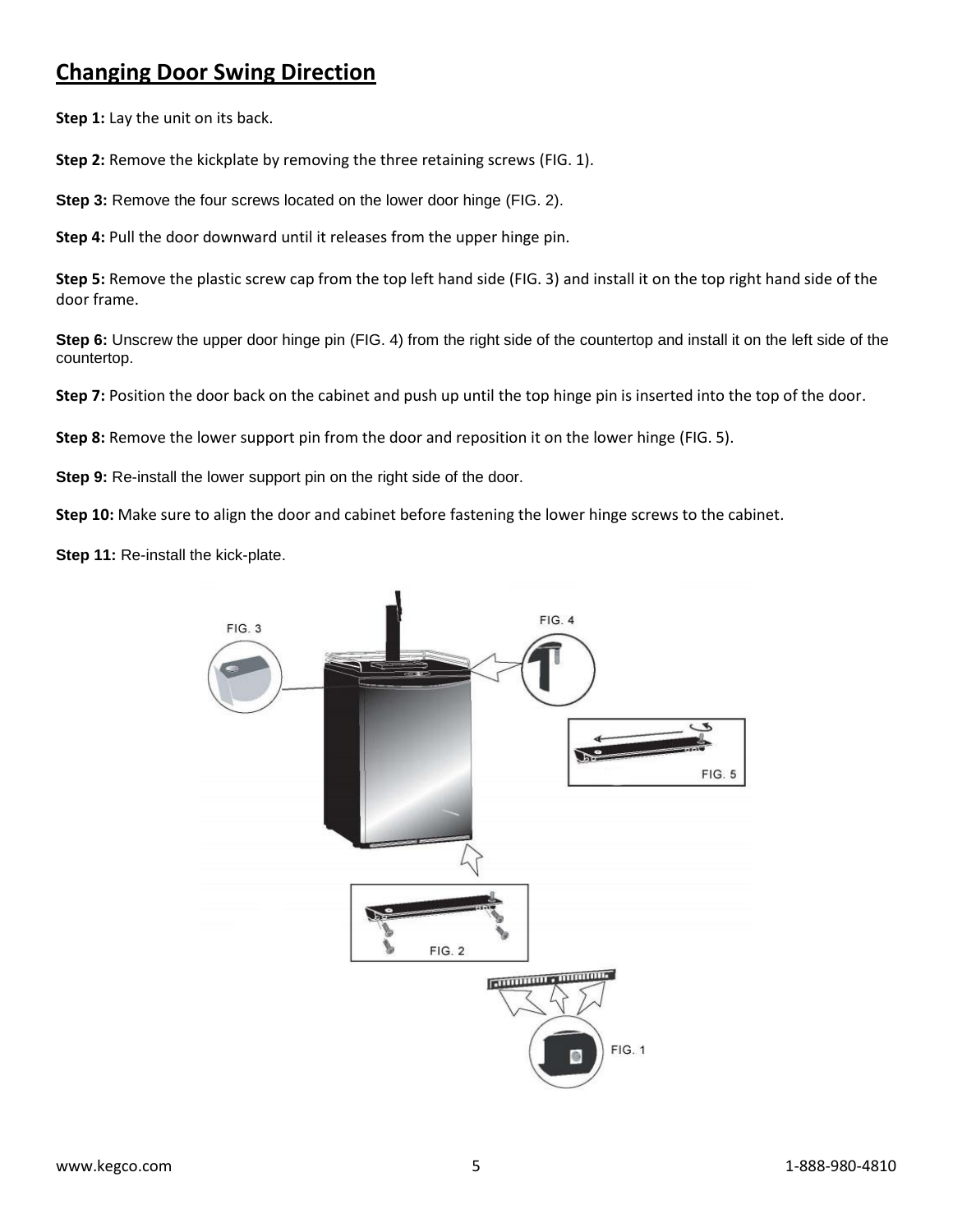### **Operation Instructions**

The refrigerator should be placed in an area where the ambient temperature is between 32-100 degrees Fahrenheit. If the ambient temperature is above or below this range, the performance of the unit may be affected. For example, placing your unit in extreme cold or hot conditions may cause the interior temperatures to fluctuate.



When you first plug in your Kegco refrigerator, the LED display will show the "live" cabinet temperature in Fahrenheit and the thermostat will be set to 41 degrees Fahrenheit (5 degrees Celsius). The operating panel includes several other features to operate and control the temperature of the refrigerator:

Press either **AV** button once and release to enter the SET mode; the LED display will begin to flash and show the previous temperature setting, signifying that the temperature is ready to be adjusted

Each depression of either  $\blacktriangle\blacktriangledown$  button will increase or decrease the temperature incrementally by one degree Fahrenheit or Celsius until the desired temperature is reached, between 32-75 degrees Fahrenheit (0-24 degrees Celsius)

NOTE: After a button is pressed, the display will flash for 5 seconds before returning to displaying the internal temperature of the cabinet

Press the button to alternate the display between Fahrenheit and Celsius; the corresponding pilot light adjacent to the selector will illuminate to signify which temperature mode has been selected for display

If you are going on vacation, you may leave the refrigerator operating during vacations of less than three weeks. If the appliance will not be used for several months, you should remove all items and turn off the appliance. Clean and dry the interior thoroughly. To prevent mold growth, leave the door open slightly, blocking it open if necessary.

PLEASE NOTE: In the event of a power failure, any modified settings will be lost and the default settings will be restored once the power resumes.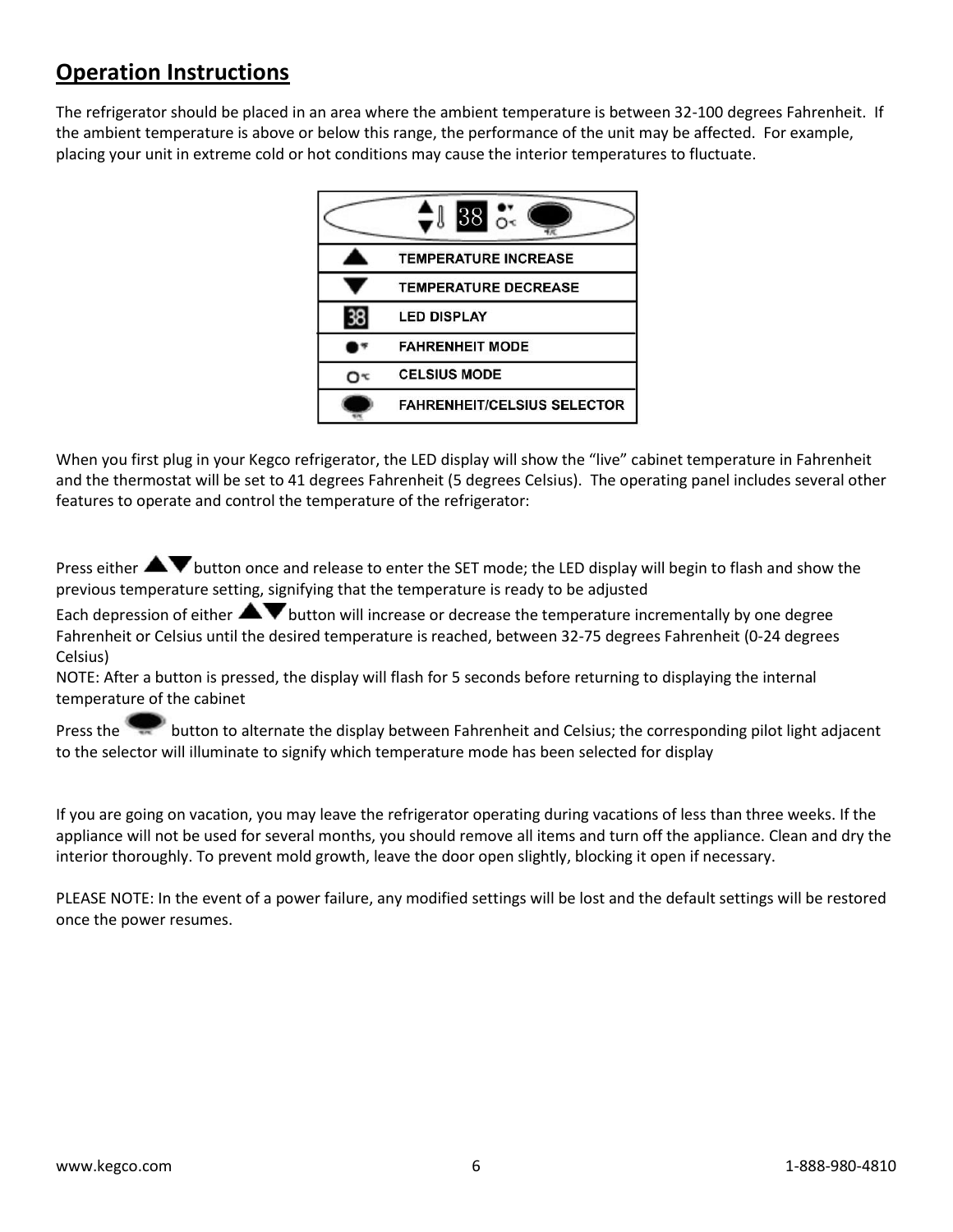### **Cleaning and Maintenance**

Refrigerator maintenance:

- Ice build-up will defrost automatically, so there is no need to defrost the refrigerator.
- Defrost water collects inside of the drain trough and passes through a drain outlet in the rear wall into a drain pan situated above the compressor, where it will evaporate.
- If you do not intent to use the appliance for long periods of time, disconnect the power cord, clean the appliance, and leave the door slightly open to help prevent mold and mildew from accumulating inside of the cabinet.

Cleaning your refrigerator:

- Turn off the power, unplug the appliance, and remove all items.
- Wash the inside surfaces with warm water and baking soda solution. The solution should be about 2 tablespoons of baking soda to a quart of water.
- Wash the shelves with a mild detergent solution.
- Wring excess water out of the sponge or cloth when cleaning area of the controls, or any electrical parts.
- Wash the outside cabinet with warm water and mild liquid detergent. Rinse and wipe dry with a clean soft cloth.
- Dust the front grill and back of the unit twice yearly. Make sure the power is off before cleaning.
- It is recommended to clean the unit completely inside and out yearly to maximize the longevity of the product.

Moving your refrigerator:

- Remove any items you may have inside the unit.
- Securely tape down all loose items (shelves) inside your appliance and tape the door shut.
- Turn the adjustable leg up to the base to avoid damage.
- Be sure the appliance stays secure in the upright position during transportation.
- Protect the outside of the appliance with a blanket or similar item.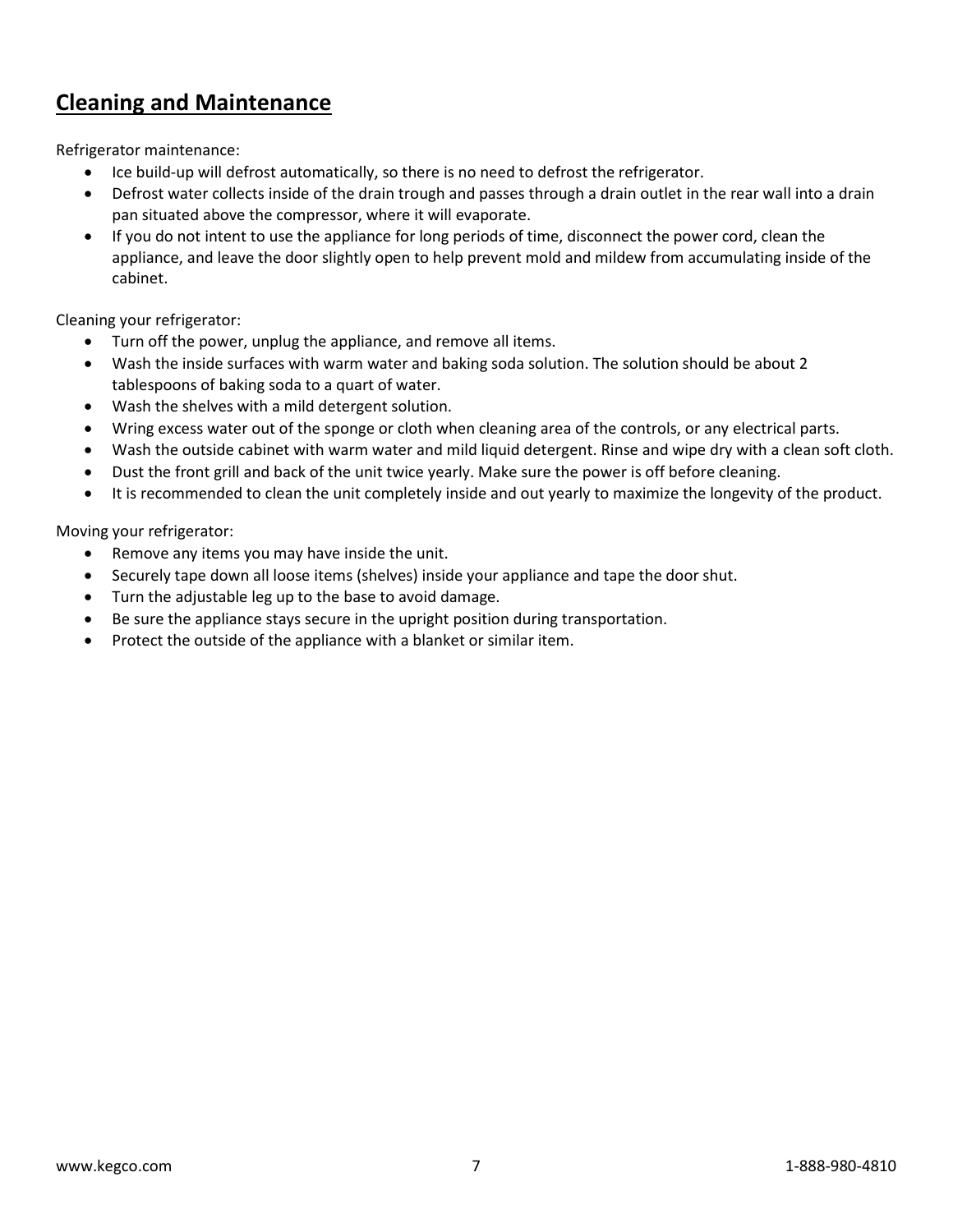# **Technical Specifications**

| <b>Dimensions</b>            | 35" H x 24" W x 24.25" D |
|------------------------------|--------------------------|
| Weight                       | 124.56 lbs.              |
| Voltage / Frequency          | 115v / 60 Hz             |
| <b>Running Amps</b>          | 2.3A                     |
| <b>Operating Temperature</b> | 32°F - 75°F              |
| Maximum Ambient Temperature  | $90^{\circ}$ F           |